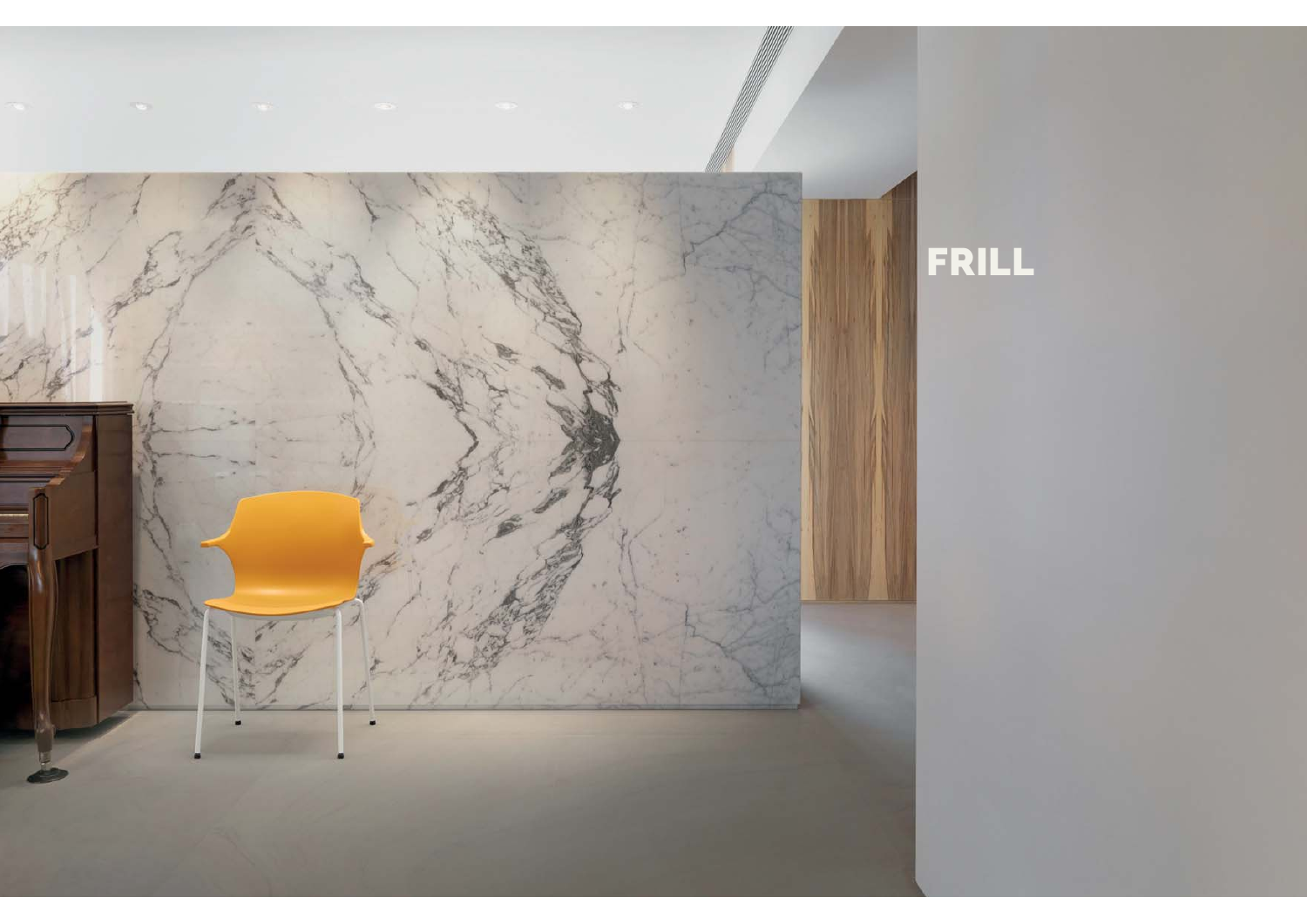## FRILL

"*I don't need no city women with their diamonds and frills"*

Elvis Presley



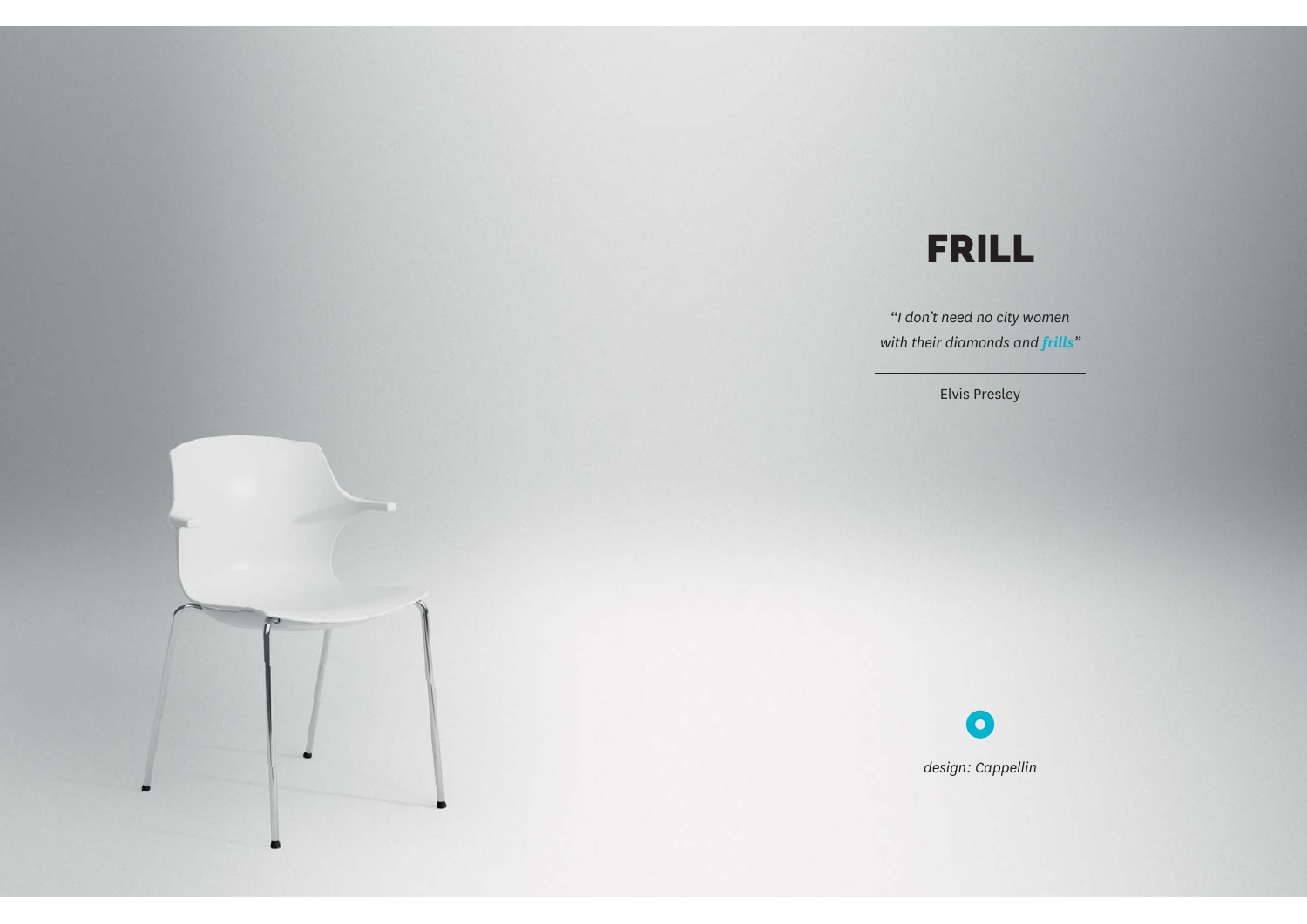### **FRILL KIT 224/C**

Scocca con braccioli su telaio slitta. *Shell with armrests on skid frame.*

Par.

**FRILL KIT 224/F** Scocca su base piramidale in alluminio con piedini, supporto medio, girevole 360°.

*Shell on pyramidal aluminium base with glides, medium seat support, 360° swivel.*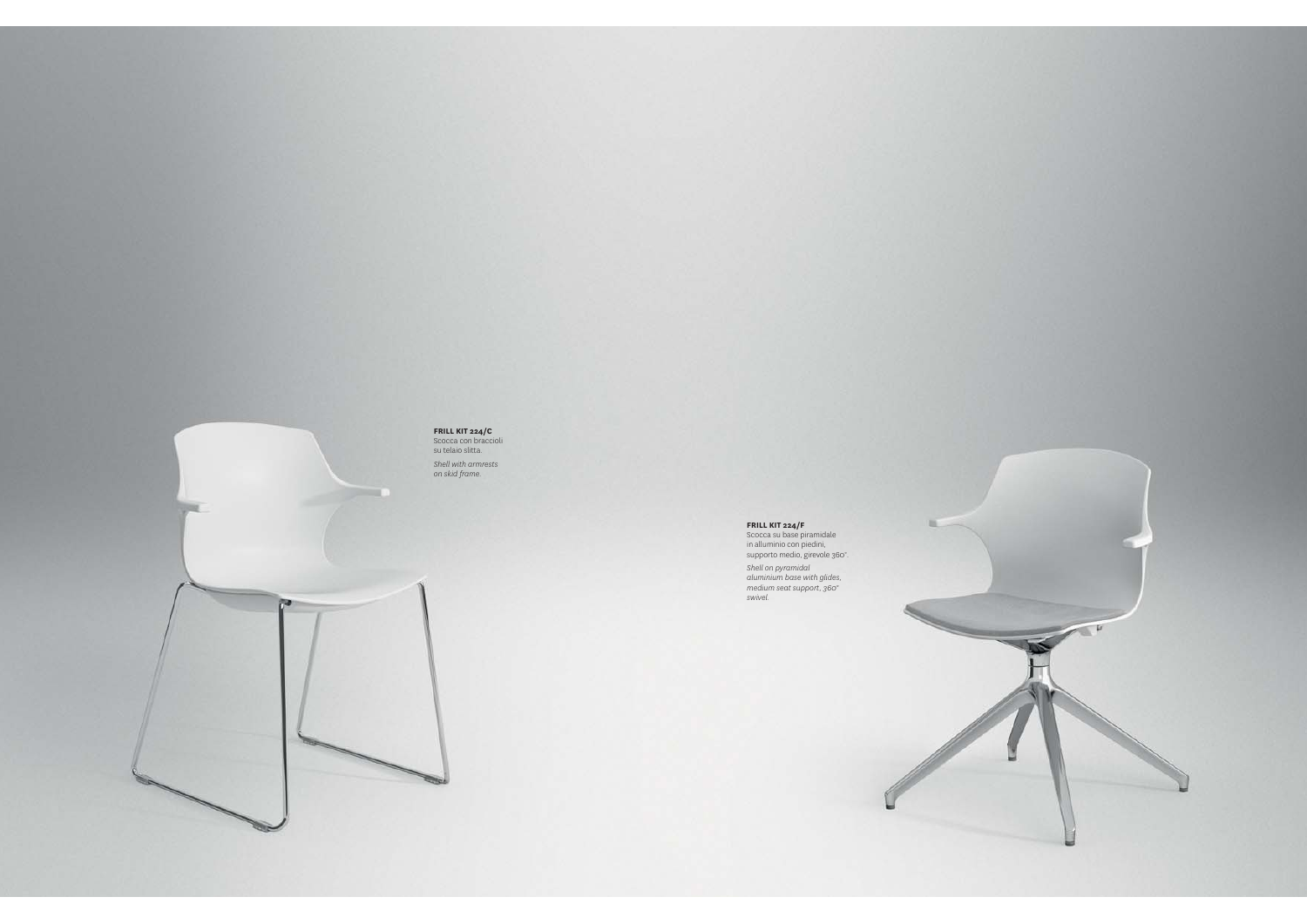### FRILL kit 224/A

*Sedia in plastica 4 gambe con braccioli / 4 legs plastic chair with armrests*

**EJ** ICESURF**EW** SUNSPLASH

*Colori / Colours*

**EL** CITRIC

**E4** ROAD

**GH** SILVER.<br>**EM**<br>SNOWBALL **EZ** GREYBLUE**EM** SNOWBALL

**EV** SANDY

**E4** ROAD

**E4** ROAD

*<sup>01</sup>*. 1x **TLF136••** Telaio 4 gambe senza piedini. *4 legs frame without glides.*

*<sup>02</sup>*. 4x **PDY003ANR** Piedino nero autolivellante. *Black self-levelling glide.*

*03.* 1x **MSP050A••** Scocca. *Shell.*

*04*. 2x **ACY287••** Clip posteriore per fissaggio scocca su telaio.

*Rear hook for shell fixing on frame.*

**Opzioni carter** */ Carter options* 1x **ACP428••B** Carter sottoscocca per telaio 4 gambe. *Outer seat* 

*cover for 4 legs frame.* 4x **VTM0513BPCNR** Vite hilo testa Ø 10.5mm tb + ds 5x13mm, nera. *hilo screw tip Ø 10.5 truss head 5x13mm, black.*

**Opzioni pannello sedile** */ Seat panel options*

1x **COL008A06** Pannello sedile in legno sedile da tappezzare. *Wooden seat panel to be upholstered.*

6x **VTM0514BPBFZ** Vite tbei M5x14mm, zincata. *Screw hex recess truss head M5x14mm, zinc-plated.*

**Opzioni** */ Options* 4x **PDT003**

Feltro nero per piedino autolivellante. *Black felt for self-levelling glide.*

FRILL kit 224/C

*<sup>01</sup>*. 1x **TLF135••** Telaio a slitta. *Skid frame.*

*<sup>02</sup>*. 4x **PDA001ANE** Piedino neutro antirotazione per telaio a slitta. *Neutral anti-rotation glide for skid frame.*

*03.* 1x **MSP050A••** Scocca. *Shell.*

*04*. 2x **ACY287••** Clip posteriore per fissaggio scocca su telaio. *Rear hook for shell fixing on frame.*

*05*. 4x **ACP286E4** Riduzione per telaio a slitta. *Spacer for skid frame.*

**Opzioni carter** */ Carter options*

1x **ACP428••A** Carter sottoscocca per telaio a slitta. *Outer seat cover for skid frame.*

4x **VTM0513BPCNR** Vite hilo testa Ø 10.5mm tb + ds 5x13mm, nera. *hilo screw tip Ø 10.5 truss head 5x13mm, black.*

**Opzioni pannello sedile** */ Seat panel options* 1x **COL008A06** Pannello sedile in legno da tappezzare. *Wooden seat panel to be upholstered.*

6x **VTM0514BPBFZ** Vite tbei M5x14mm, zincata. *Screw hex recess truss head M5x14mm, zinc-plated.*







**FC** CHROMED **BC** WHITE*Colori telaio / Frame colours*





FRILL kit 224/G

*Sedia girevole in plastica con braccioli / Swivel plastic chair with armrests*

*<sup>01</sup>*. 1x **BAM07601AL** Base piana 4 razze, alluminio. *4 stars aluminium* 

*flat base. <sup>02</sup>*. 4x **PDY006AGH**

Piedino grigio. *Grey glide.*

*03.* 1x **ACM312FC\*** Colonna cromata girevole 360° media. *Chromed 360° swivel medium column.*

*04*. 1x **PSM14113AL** Supporto in alluminio alto con agganci automatici. *Aluminium high seat support with automatic hooks.*

*05.* 1x **MSP050A••** Scocca. *Shell.*

*06*. 2x **ACY287••** Clip posteriore per fissaggio scocca su telaio. *Rear hook for shell fixing on frame.*

**Opzioni pannello sedile** */ Seat panel options*

1x **COL008A06** Pannello sedile in legno da tappezzare. *Wooden seat panel to be upholstered.* 6x **VTM0514BPBFZ**

Vite tbei M5x14mm, zincata. *Screw hex recess truss head M5x14mm, zinc-plated.*

**Opzioni movimento autoallineante** *Auto-return adaptor options*

**\*** 1x **ACM313FC** Colonna cromata media girevole autoallineante. *Chromed auto-return medium swivel column.*

**Opzioni** */ Options* 4x **PDT006** Feltro nero. *Black felt.*

**EJ** ICESURF**EZ** GREYBLUE**EW** SUNSPLASH**EM** EM<br>CNOWDALL **EL** CITRIC**EV** SANDY**E4** ROAD*Colori / Colours*







## 530 540

**E4** ROAD



*04 <sup>05</sup> <sup>02</sup>*



*01*

*03*



*Colori telaio / Frame colours*

*Colori carter / Carter colours*

**FC** CHROMED

**BC** WHITE

*Sedia in plastica su slitta con braccioli / Skid plastic chair with armrests*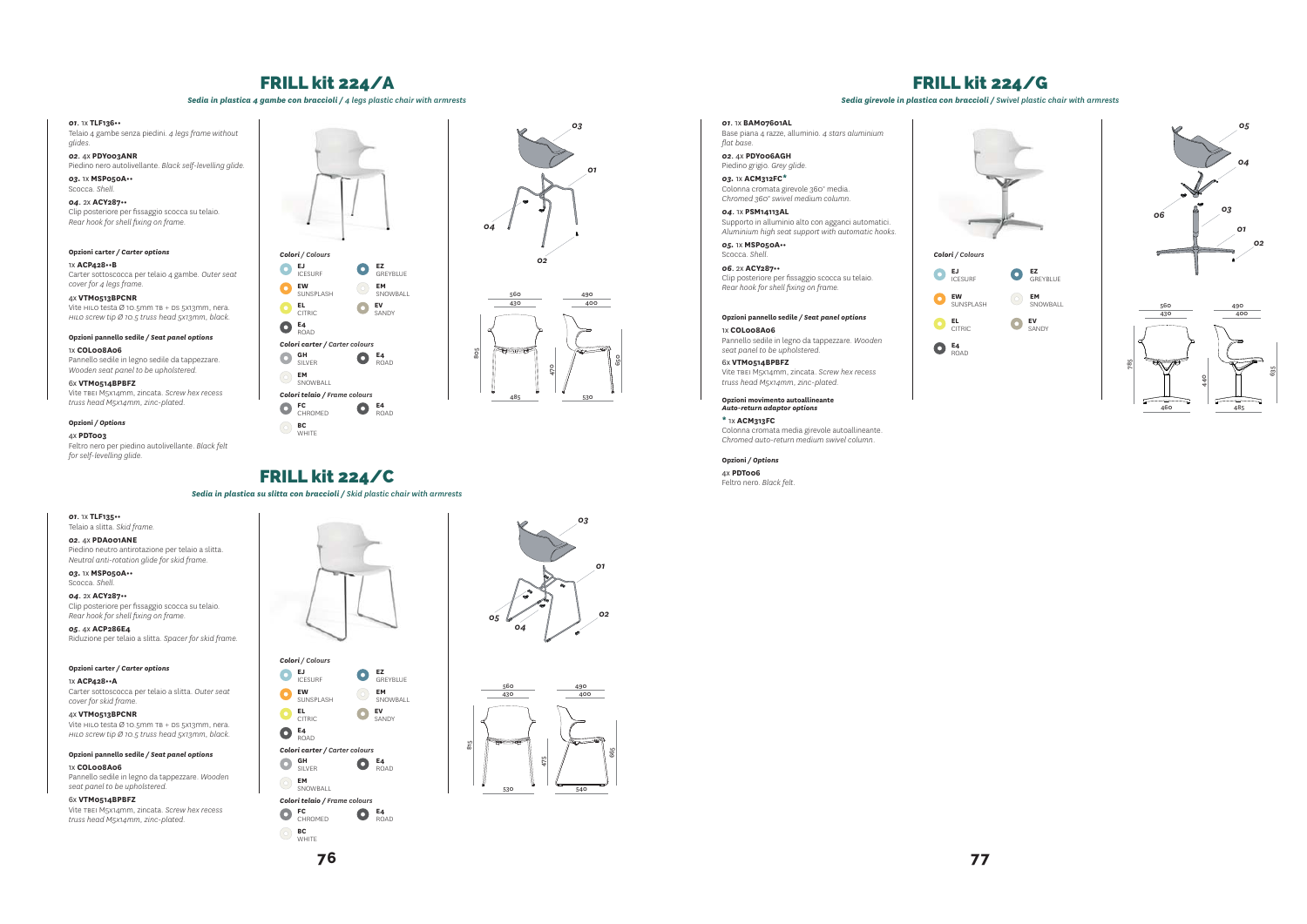#### FRILL kit 224/L

*Sedia in plastica su 4 gambe legno con braccioli / Plastic shell with armrests on wooden legs*

**EJ** ICESURF

*Colori / Colours*

**EL** CITRIC

**E4** ROAD

**EW** SUNSPLASH

**EV** SANDY

*<sup>01</sup>*. 1x **TLL155LN**  Telaio 4 gambe in legno. *4 legget wood frame.* **02. 1x MSPo50A\*\*** 

Scocca. *Shell.* **03.** 2x **ACY287\*\*** 

Clip posteriore per fissaggio scocca su telaio. *Rear hook for shell fixing on frame. 04*. 4x **ACP286E4** 

Riduzione per telaio a slitta. *Spacer for skid frame.*

**Opzioni carter** */ Carter options*

1x **ACP428\*\*A** Carter sottoscocca per telaio a slitta. *Outer seat cover for skid frame.*

4x **VTM0513BPCNR**  Vite Hilo testa Ø 10.5mm  $\tau$ B + DS 5x13mm, nera. *hilo screw tip Ø 10.5mm truss head 5x13mm, black.*

**Opzioni pannello sedile** */ Seat panel options*

1x **COL008A06** Pannello sedile in legno da tappezzare. *Wooden*

*seat panel to be upholstered.*

6x **VTM0514BPBFZ**  Vite tbei M5x14mm, zincata. *Screw hex recess russ head M5x14mm, zinc-plated.*





550 500

*02*

*01*

FRILL*Varianti / Variants*



**FRILL KIT 224/E** Scocca con braccioli su sgabello 4 gambe. *Shell with armrests on 4 legged stool.*



Scocca con braccioli su base piramidale in alluminio c/piedini, supporto medio, girevole 360°. *Shell with armrest on pyramidal aluminium base w/glides, medium seat support, 360° swivel.*



**FRILL KIT 224/H** Scocca con braccioli su base 5 razze piccola in alluminio c/ruote, supporto c/leva per alzata a gas, girevole 360°. *Shell with armrest on 5 stars small aluminium base w/castors, high seat support w/lever for gas lift, 360° swivel.*